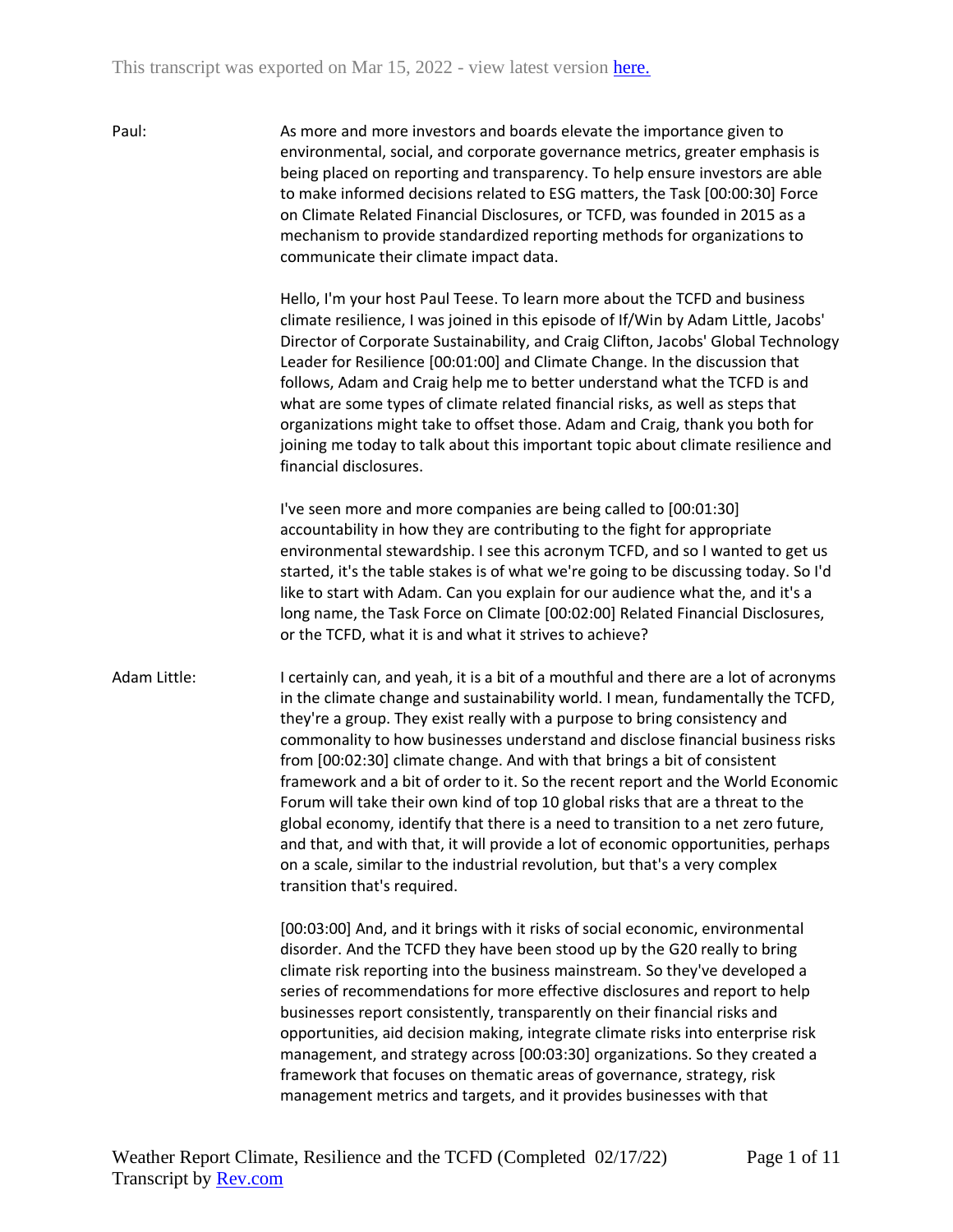consistent framework to operate within. But it's still a very, a very new area for businesses. There aren't any kind of sets of legislation or regulations that are enforced. They will come in enforce for large businesses in the UK this year, but around the world it's still an area that is emerging [00:04:00] and that businesses are grappling with at the moment.

Paul: That's interesting. Now, is it fair to say, and maybe this is not too far off field, but is it fair to say that we are, or will, see company stock prices and how they perform to some degree will be influenced by the TCFD, and how well or how poorly they manage their environmental stewardship?

Adam Little: [00:04:30] Yes. It might be a bit of a stretch to say that stock prices are impacted directly by company's alignment to the TCFD framework, but it's part of a whole suite of measures that come under the ESG umbrella, then yes, that's part of it. And the TCFD is there to try and steer financial flows towards climate resilient outcomes in the real world. So if businesses start thinking about climate change, as it poses a real [00:05:00] kind of economic risk to business performance, then the way that businesses can mitigate the risks and maximize and act to realize the opportunities they can stem the flow, the financial flows towards climate resilient outcomes in the real world. And that's really one of the objectives of the group.

Paul: Okay, excellent. Now, Craig, what are some examples and types of climate related financial risks?

Craig Clifton: The TCFD talks about two kinds of risk. It breaks them into [00:05:30] two categories. One is the kind of thing that we would typically think about, and they are the physical effects of climate change as it relates to various kinds of natural hazard. And the other is, sort of Adam touched on in his preceding point, was risks associated with the transition to a low carbon economy or society. So when we think about physical impact risks, it's kind of like, the effects of natural hazards, that are exacerbated by climate change. That could be due to flooding, heat waves, wildfire, drought, [00:06:00] sea level rise, storms, a whole range of things, and those financial risks arise because something gets damaged, it's got to be repaired; business activities are interrupted, that leads to a loss of profitability or greater costs or whatever it might be, the value of assets that are damaged, or you know, they might be lost irrecoverably. Businesses may face increased insurance costs. They may have activities that are located in highly sort of hazard exposed areas and may need to shift, and they'll be cost [00:06:30] associated with those.

> The transitional risks. Well, these are the risks associated, as the name suggests, with the transition to low carbon. And that may be that markets shift because we are moving away from non-renewable power to renewable power, or from high emissions technologies to lower emissions technologies. The transition will be accompanied by changes in government policy, regulation, legislation and the like, shifts in social trends that affect a business's [00:07:00] reputation or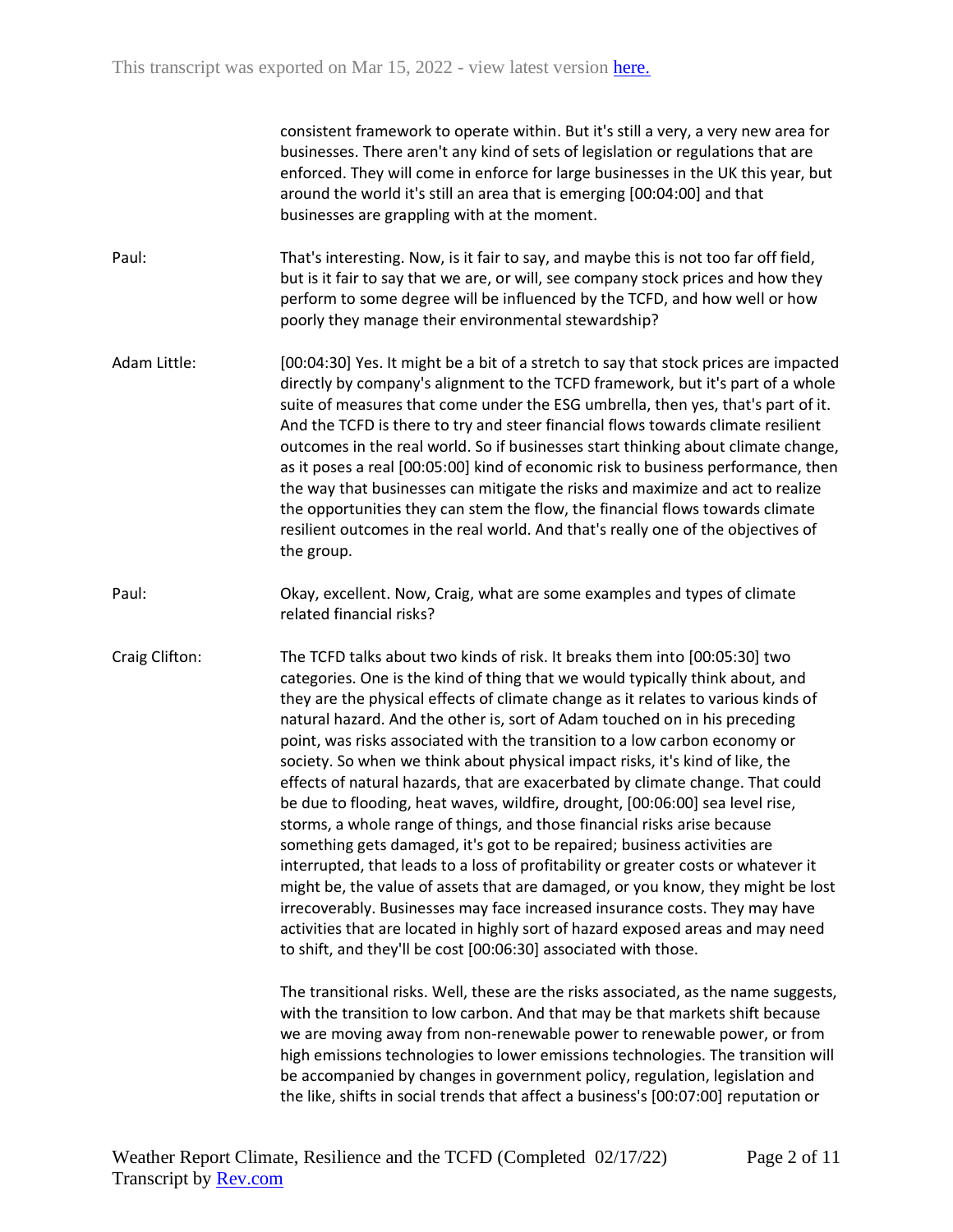its social license. And from that financial risks might arise because a company has stranded assets. They may have invested heavily in coal fire power, for example, and as society transitions away from that, if that's where all their eggs are, that involves a financial risk for them. It may result from a loss of markets or a loss of customers because they're moving away from high carbon activities to lower carbon activities. [00:07:30] Risks arise might be because companies invest in a particular kind of technology that actually works out, as we are moving along the transition, that that wasn't a good choice.

It may occur because policy or regulation increases business costs. It creates uncertainty. It may be that companies like Jacobs, which are operating in multiple markets face increased complexity around its decision making because different jurisdictions have different policies, different parts [00:08:00] or progress on the transition and that creates all kind of potential costs for it.

I think the other thing to think about it is this whole story is not just about risk; it's also about opportunities as well. And so both the transition and the physical risks create opportunities. So, in the transition risk, it's about the opportunities around the development or application of low carbon technologies may be that you can attract customers to your business or even staff to business because you've, you've [00:08:30] got integrated and ambitious corporate climate change responses. And even with the physical risk, while for society, generally, they're not too many upsides of the impacts of climate change, but for a business like Jacobs who work with clients to help them build resilience into their business, their systems, their assets, and the like, there are real opportunities coming out of that for us, businesses like ours.

- Paul: Interesting. So kind of what I'm hearing is there's kind of several different types of risk. Maybe there are [00:09:00] risks for the negative impacts that could happen infrastructure could be damaged or the supply chain could be harmed in some way, that sort of thing, but then there's also the risks that are associated with investing in business model changes. Like you articulated, a shifting away from a very carbon heavy type of energy production to one that is much more conducive to a clean environment and that sort of thing. That doesn't just happen overnight, [00:09:30] just flip the switch and you know, all of that, but you actually have to invest the money and the resources to make that happen. So, I'm hearing kind of a multiple characteristic of these financial risks. Some that are positive, investment oriented and some that are like problem mitigation.
- Craig Clifton: Yeah, and climate change, it adds greater complexity to the already complex environment that businesses are operating in. So [00:10:00] they need to be thinking through things in a somewhat different way, in another way, in addition to the ways in which they're thinking through complexity of their business already.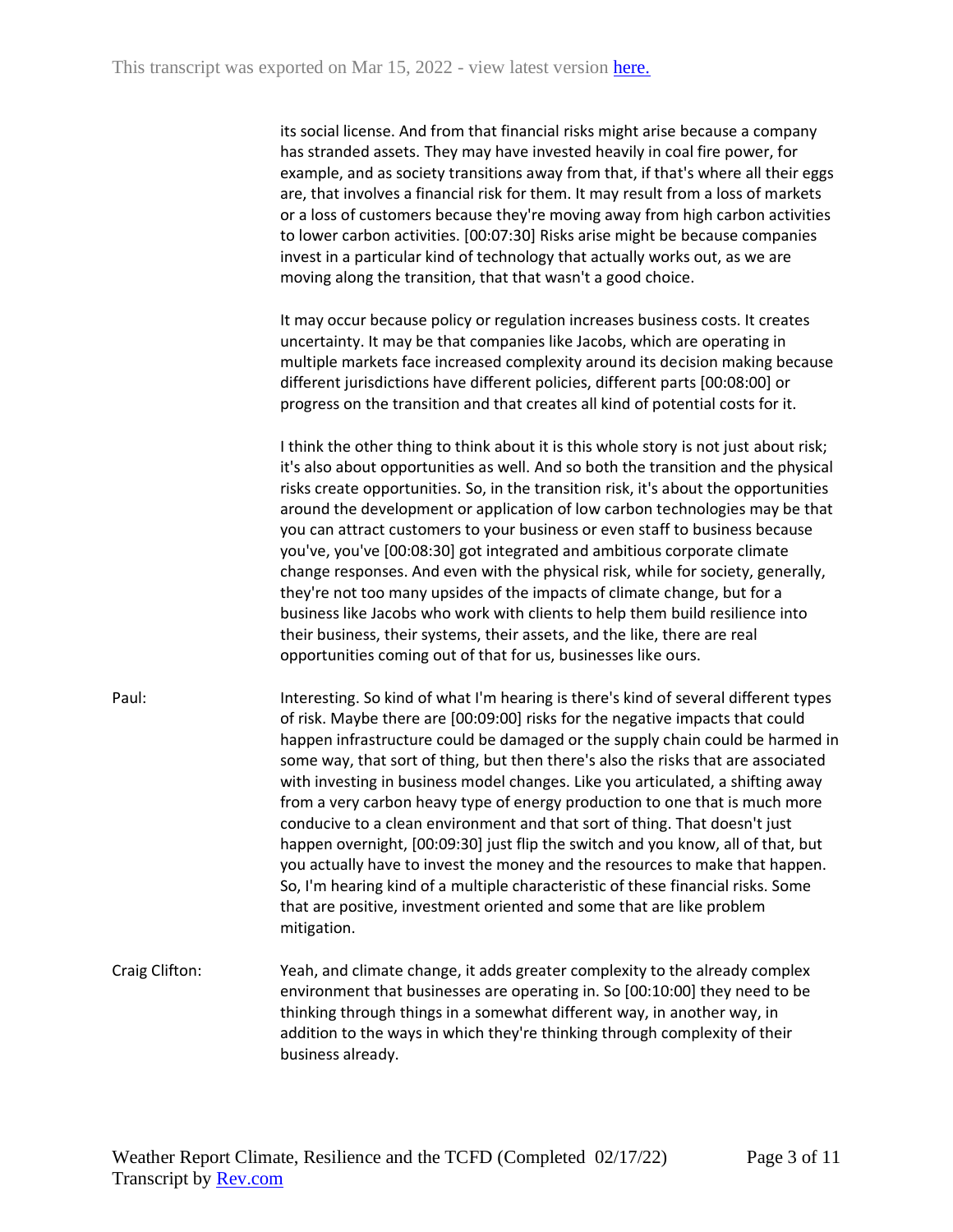- Paul: Oh yeah, absolutely. And given how labyrinthian the supply chains are these days sound a global market, and like, it's just, I'm sure it's just kind of staggering to try to disentangle that.
- Adam Little: So just on that about the climate change complexity is that when you're [00:10:30] trying to kind of translate that into business strategy, business planning cycles, which typically follow a kind of three to five year cycle, climate change projections look out much, much, much longer over 20, 30, 50, 70 year timeframes when we're talking about, so the physical impacts of climate change. And when you look at the scenarios that organizations like the IPCC use to project what will likely happen if the world [00:11:00] stays on a current trajectory or the current high emission is trajectory, or it does transition to a low carbon economy and achieve net zero, that's a very different time scale that you have to work with. And you have to then translate that into a much shorter timeframe in order to embed that within a business' Enterprise Risk Management strategy. So it does add that other, that extra level of complexity that we're dealing with as well. It's really important point about what the TCFD is trying to do.
- Paul: No, that's a great [00:11:30] point because it really kind of tests, I think in some ways, the organizational strategic fortitude to care, to see it through. Right? And again, it comes to that, as you say, if your budgeting or your investment cycle is three to five years, but you really need to be in the climate change mitigation game, you know, for the long haul, right? Like this it's a 20 year, 30 year journey or whatever it may be. It does test your organizational [00:12:00] fortitude down the road. "Oh yeah. That was, that was a pet project for our past CEO. But our new CEOs focused on this, or we need to, you know, our stock price needs to go north with something or other..."

You know, so it's kind of interesting that you have something like the TCFD and you have these, the street is more and more, like you mentioned earlier, like really focused on ESG matters. So it's going to help drive that positive. It'll incentivize [00:12:30] a sustained effort, I guess is what I would say toward remediation. Now Adam, what are some steps that organizations should consider taking to offset these risks?

Adam Little: Yeah. And, and I think, and, and this kind of then just builds on that last point that you were making in terms of kind of building this into how a business kind of looks at risk across the enterprise. And I think that Craig made the point that risks and opportunities, [00:13:00] certainly for a company like Jacobs, we work across lots of different markets. We're a really diverse organization, whereas a lot of businesses stick within operate within one industry. We are very, we're very different, and so by going through this process, we've identified risks and opportunities from climate change that are material to our organization, but it's really important to understand those risks from multiple perspectives within an industry. And climate change, it will have an impact [00:13:30] across all parts of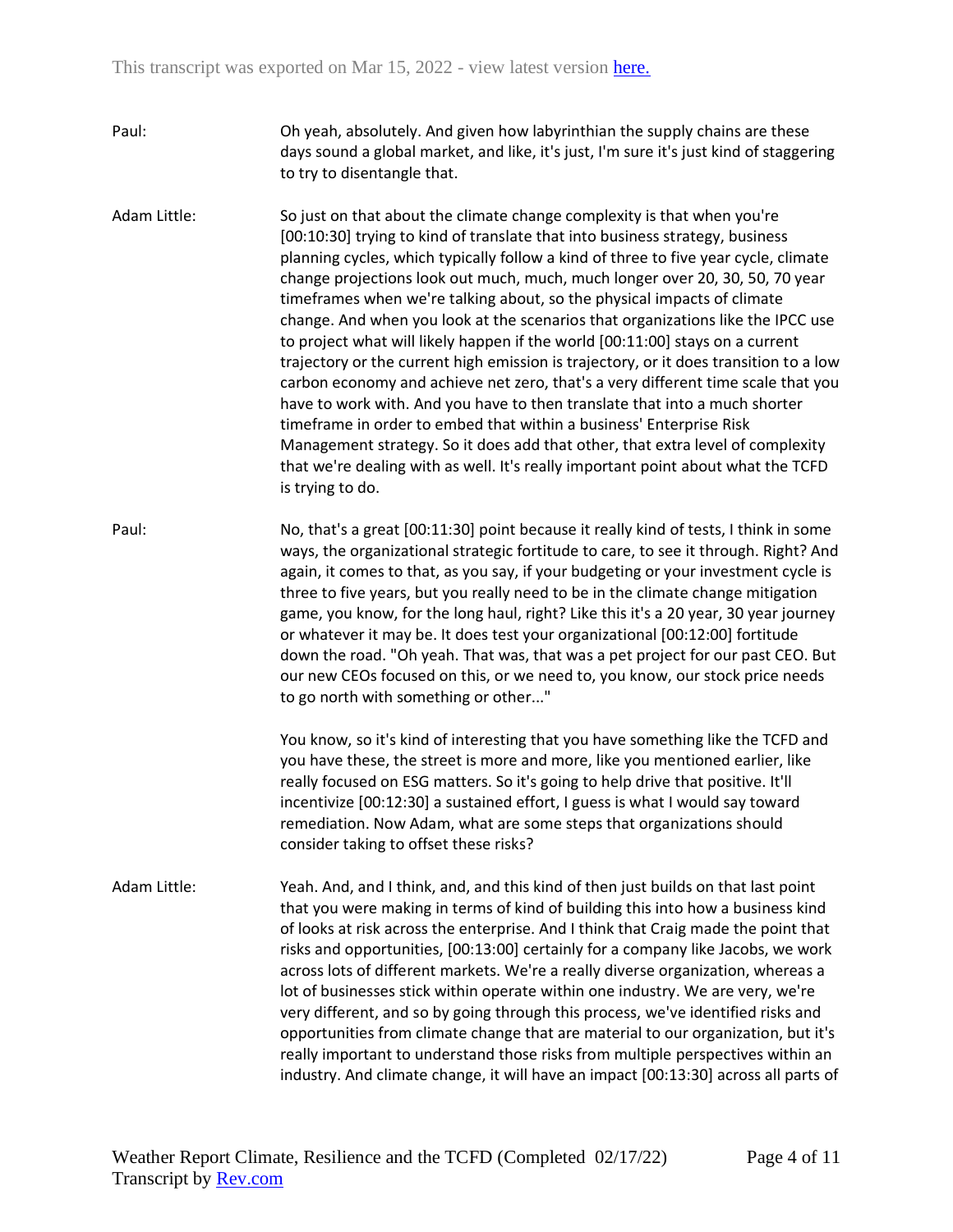the global economy; there isn't a single part of the world that will not be in some way.

So, we've taken steps first to align to the TCFD's risk management frameworks, which it's helped us enormously to frame the risks and opportunities, albeit still at quite a high level, but we have looked across our markets, across both lines of businesses and tried to quantify that in some way. So firstly, that's the first step that I think businesses should try and take [00:14:00] is to try and understand what risks and opportunities exist within an industry, but that are material to their organization. There will also be non climate related drivers that will impact on each of those risks, as well. But how a particular climate related risk will impact on different stakeholders within an industry, and then what follows is what action you can take. It will vary from business to business, industry to industry, region to region. So the step that we are now looking at this year is how we can then build [00:14:30] climate risk management through mitigation adaptation strategies into each our market strategy.

But taking that first step of understanding in terms of how climate change will impact your business operations, it can be really complicated, pretty daunting;how do you go about it? You know, the TCFD provide guidelines. They provide a framework; they do not provide a checklist that you can follow line by line and it will spit a [00:15:00] result out at the end. Because it's different. Each business has to kind of take the framework, take the guidelines and make it their own. But I think that one step that business can take is, is framing how climate change will impact you, your customers, your suppliers, your communities, the region that you work in, and then start to think about how can you adapt and mitigate.

So through mitigation activities, we talk about decarbonizing your business. Look at measuring your carbon impact, setting carbon [00:15:30] reduction, target, putting simple implementation measures in place, monitoring progress. Adaptation is changing, is adapting to the change that will likely come, either to mitigate risks or capitalize on those opportunities. And that can be done through a kind of a similar sort of planning cycle, but it's taking that first step to really kind of think about climate change and put boundaries around the assessment to make it manageable, but it has to be relevant to your business operations and think about [00:16:00] how climate change will impact upon your operations and your resilience and your resilience to success.

Paul: That's interesting. And I think it's like in a way it's of, it's an incentive to like get into your business and really understand your business, and really take a sharp look at it strategically. Because with something like this, and if we read the tea leaves, I mean, you can see that regulators are going to [00:16:30] more and more be like, they're going to be on top of companies to make sure that there's some compliance. Investors are going to demand it. Customers are going to demand it. There is a number of parties at play that any enterprise.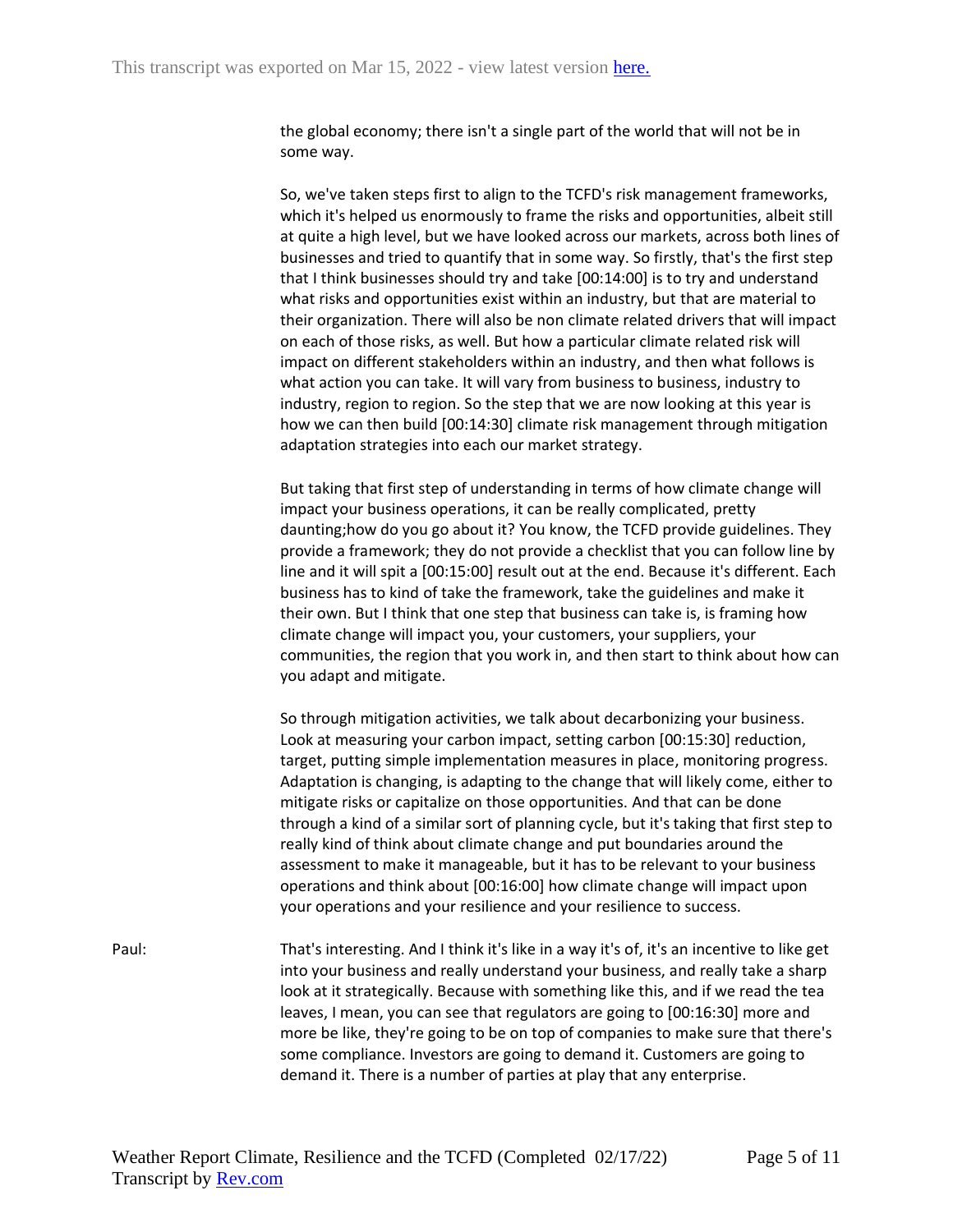## Adam Little: Absolutely.

Paul: Yeah. It's going to happen... it's like, well, you can't ignore it. Now Craig, kind of building on what at Adam was saying, can you speak to the concept of business resilience? Especially in the context of climate risks?

Craig Clifton: [00:17:00] When I think about resilience, I think about, well, what are we to be resilient to? And, and when we think about that, we think about the effects of disruptive trends and events. If you think about that from a climate perspective, the kinds of trends are the physical impacts that we talked about before: sea levels are rising, the atmosphere is warming, the climate in, in some locations where I am in Australia, parts of Australia, it's drying, water security is declining, seas [00:17:30] are acidifying and that's having an effect on marine food webs, a whole range of potential physical. The trends also refer to the low carbon transition. Risks associated with changing markets, technology, regulations, social license, and the like. And it also includes resilience to extreme events: storms, wildfire, floods, and the like. So resilient businesses are able, kind of a bit what Adam was talking about before, they are able to anticipate and prepare.

> They look ahead, they have thought about what may [00:18:00] lie head for them, and they are prepared for the challenges that may emerge. And that could be higher sea levels, floods, water insecurity.; it could be some of those government regulation change, the change in the electricity grid that the need to decarbonize. And so they think about, they anticipate what might change, they prepare, and they prepare in a risk based way. So they are thinking about, well, what's, what's the consequence for our business of this? How likely is it to occur? And so, when allocating their resources [00:18:30] and energy and effort, they think about, well, what are the things that pose the greatest risk? Well, conversely, what are the things that create the greatest opportunity for us? Because resilience is not just about managing the adverse outcomes, it is also positioning for the opportunities that emerge too.

> So resilient businesses, they anticipate and prepare, but they are also able to resist things that are adverse conditions for a period of time. Because they have been prepared, they have created diversity in their supply chain. So if one market is [00:19:00] affected by, a high, a cyclone or a hurricane that's exacerbated by climate change, they've got another source for their products. If they are located in a particular location. It's for example, infrastructure, that's sensitive to flooding, like pump stations on a sewage system, they have lifted those up above the flood levels. They have worked to decarbonize their business, and so they can avoid costs or, or market pressures that are associated with higher emissions. So they are able to sort [00:19:30] of resist and work with those changes. And then when some kind of adverse effect occurs, their planning has influenced their capacity to recover, so they can recover quickly. They've thought about what they need to do to get the business operating back again quickly.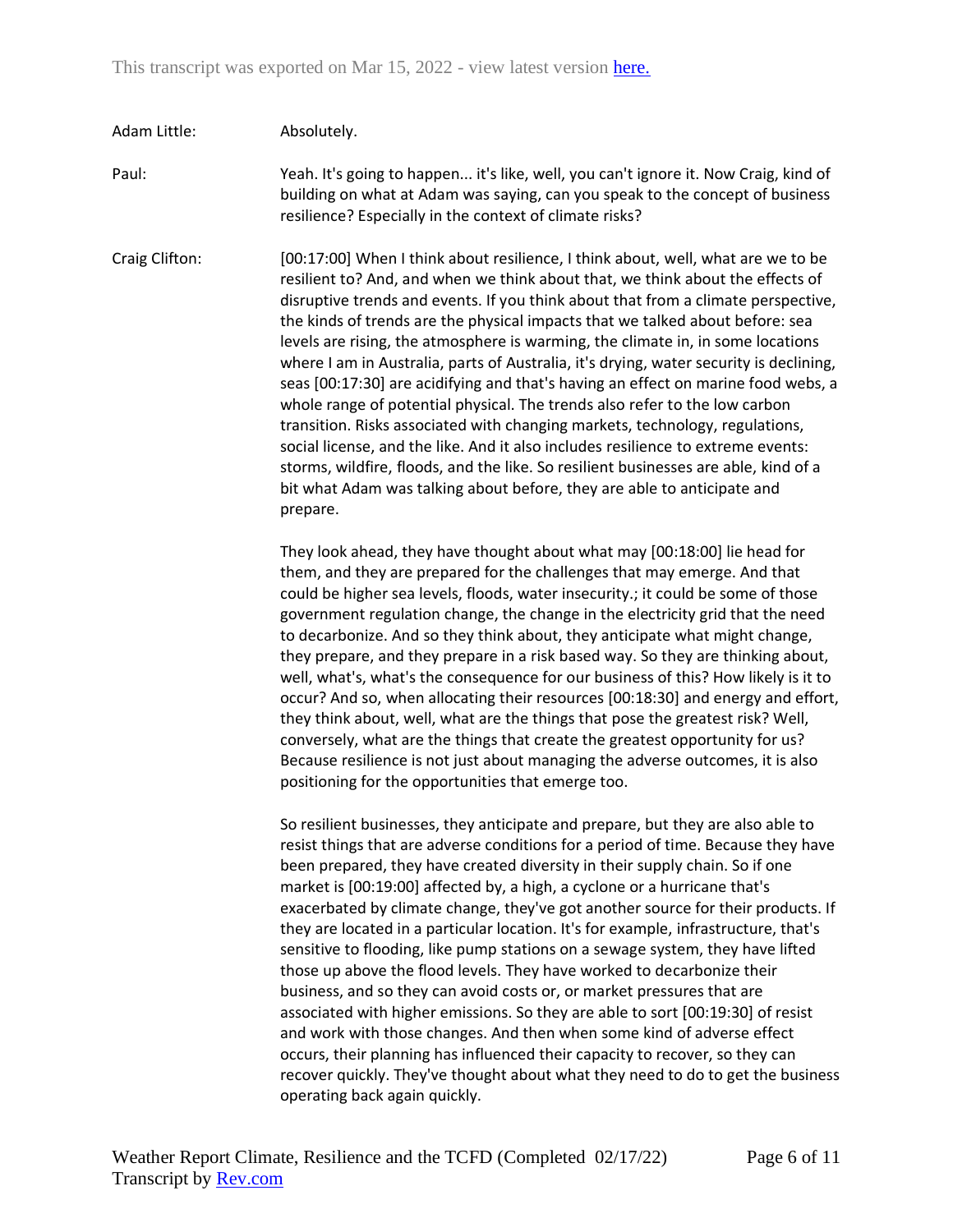And a resilient business is also one that learns. And so if disruptions occur, people think about, well, why did that happen? Why, how can we position ourselves better in future? So that those things don't occur as well. And so, [00:20:00] I guess that speaks to concept of resilience. So, anticipating and preparing, resisting, recovering, learning, and really, making sure that the business is also, as I said, set up to position for the opportunities that may emerge from these kinds of changes that we're talking about.

Paul: Mm. I like that. And I like the, to kind of hone in on the learning aspect, particularly in relation to Jacobs in the next couple of questions I have are for both of you, and it's regarding Jacobs, [00:20:30] what Jacobs is doing first and for itself, but then also for its clients. And I like it in the context of learning because Jacobs is such a varied, as Adam said, it's a varied business. It's involved in so many different sectors, so many facets of society. And so I imagine there's just so many learnings that are transpiring across the enterprise. And so, so my first question here [00:21:00] for both of you, and I'll start with Adam, and then I will bring it back to Craig and ask Craig to weigh in on it as well. So, Adam, the question is when it comes to climate related financial risks and our climate response in general, what is Jacobs doing in regards to its own operations?

Adam Little: It's probably too many to mention on this recording, but the biggest change we have seen, which is quite a recent change just happened late last year. We established a central office of global [00:21:30] climate response, an ESG, which has a reporting line into our President and Chief Operating Officer, Bob Pragada. The office is there to act as a connecting point for our go to market solutions, which will really drive the ethos that every project we deliver can now become a climate response opportunity to accelerate things like the energy transition, decarbonization, climate adaptation and resilience, natural resource stewardship. It might take a little bit of thinking. It might take a little bit of [00:22:00] reassessment of how we deliver that project or how we engage the client in opening on middle game sales pursuits, but the opportunity is there to make every project that climate response opportunity.

> And like we have been discussing around the TCFD. I see this as a huge platform to drive and us to kind of frame market opportunities across our business. So we have taken those steps to map out our own climate related financial risks. And yes, it is still at a high level, but as we get deeper [00:22:30] into the nuances of our risks and opportunities across each of our end markets, the assessment, as well as being part of our overall enterprise risk management processes, can serve as that engine for growth and feed into the climate accelerator and serve the purpose of what the office of global climate responses there to do for the business. It's so important to be collaborative and, and work in partnership with our clients to understand how to take effective climate action together. And I think that is part [00:23:00] of it either through just doesn't necessarily need to be just through delivering projects; it could just be picking up a phone, having a conversation, scheduling a workshop, just for learning and knowledge share.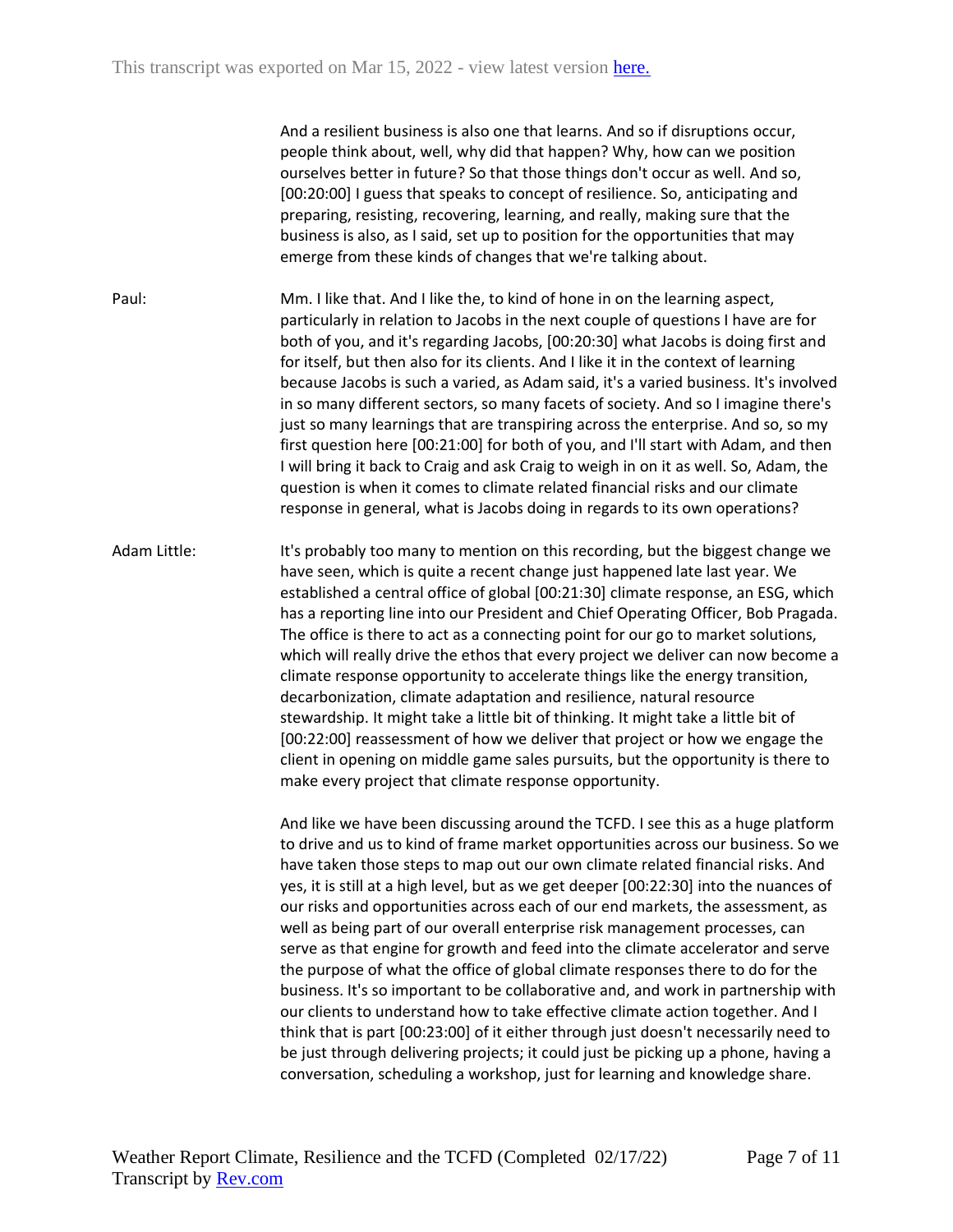It can be as simple as that in terms of our own operations to kind of limit our climate impact. We've set science based targets. We are in the process of signing up to the new corporate standard for net zero, that has been developed by the science based targets initiative, which will result in much [00:23:30] more ambitious, longer term science based targets for all of our scope one, scope twos scope three emissions. We recently rebranded our travel planning tool, which is now called Go-smart, and that embeds carbon pricing features. So we are currently imposing a carbon price on all non-billable travel, at a rate of \$50 per ton, which generates awareness and education around the need to travel and makes people aware of the impact, the environmental [00:24:00] impact and the financial impact of non-essential travel to encourage people to make more sustainable decisions around how, when, if they travel. The revenue generated by that will go into a ring-fenced carbon reduction fund that we can then use to invest in other market leading opportunities to further decarbonize the industries in which we work.

We have also partnered with the Royal Scottish Geographic Society to produce a climate solutions accelerator course. And that again provides a really accessible [00:24:30] bite-sized video based course that employees can access to raise awareness and education around the basic science of climate change and simple actions that we can take place. So a lot of it is around taking simple steps to decarbonize our own business. A big part of it is raising awareness and educating people around what it is, just on the simple science. Not everyone is aware of the basic science of climate change, and then understanding those risks and opportunities is [00:25:00] a much more complex, broad part of the equation that trickles down into all of our markets to drive those growth opportunities.

- Paul: Excellent. And then Craig, the same question for you, just to piggyback on what Adam was saying. What, when it comes to climate related financial risks and our climate response in general, from your viewpoint, what is Jacobs doing in regards to its operations?
- Craig Clifton: Well, Adam has covered the list pretty well. I think I would focus on a couple [00:25:30] of other additional areas to what he's saying. And I guess one of those is around the use of technology. And, it's really a couple of things, one is developing tools and technology that allow our project teams to think about climate risk on the projects that we deliver. So, not all of the projects that we do at Jacobs have some kind of climate risk associated with them, but most of them do. And so we need our people to be able to access information that can tell them over the life of the project, [00:26:00] what may climate change mean? To challenge them to think about what are the sort of emissions implications of that?

One of the things that we're doing is really helping to provide our teams with access to the kind of information that they can use in that process. So that we are really thinking through the risks associated with each project that we are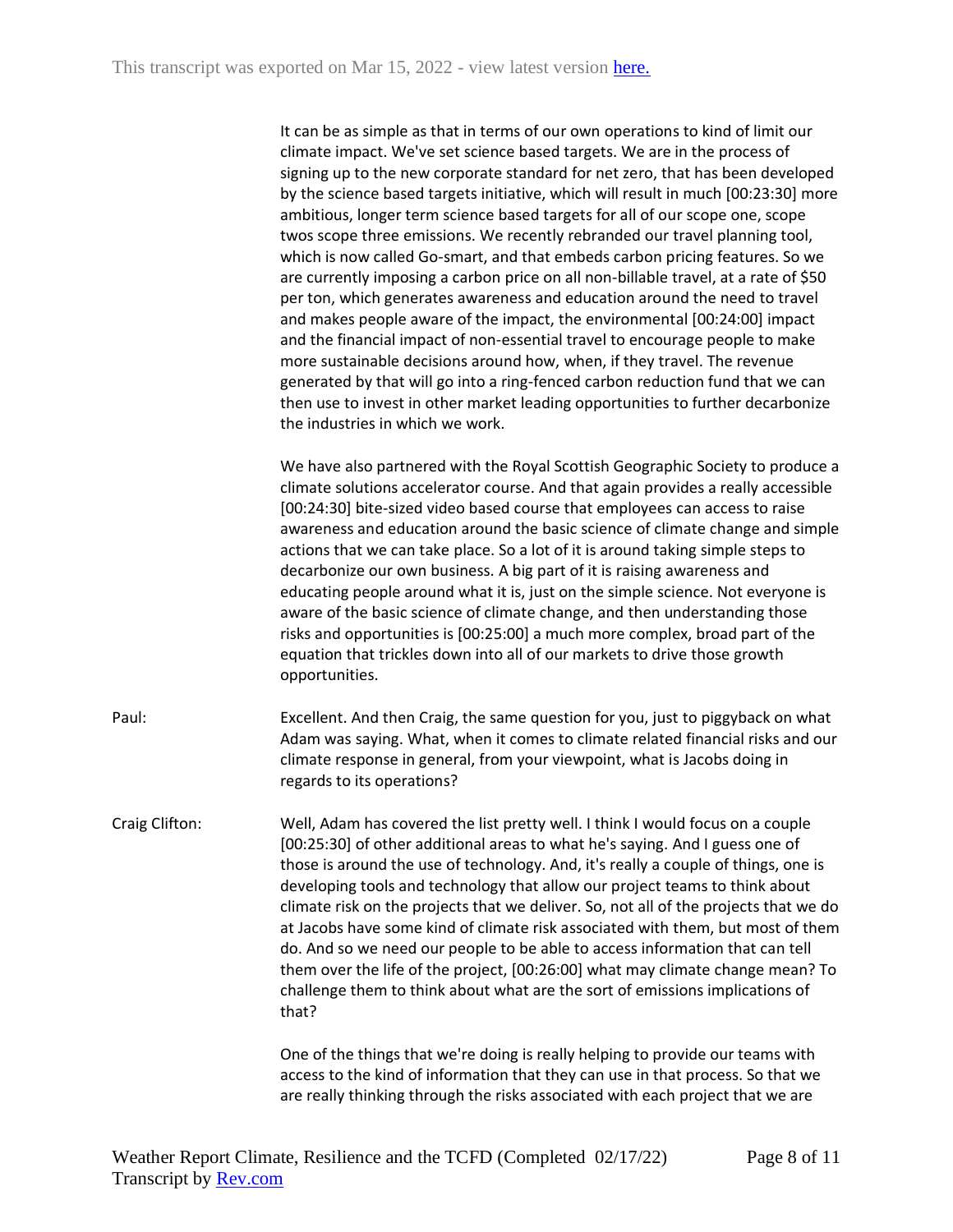doing, that, that are materially exposed. In Jacobs, we have a Solutions in Technology [00:26:30] Network as part of our business model, but we're not expecting everyone in the company to be experts in climate change. And so our solutions in technology sort of aspect of our business allows people to draw into networks where they can actually easily and efficiently access the people that really do have specialist knowledge in this area, so that they can bring that expertise to bear on our projects. Some projects, high level information is adequate; other projects where there is deep [00:27:00] climate risk exposure, a real op opportunity or challenge around decarbonization, we do need to draw the specialists in. Within Jacobs, we have incredible depth of expertise across the full spectrum of climate response.

Paul: Now, to flip the script a little bit and take our view outside of Jacobs, and this, I am going to ask Craig first, and then Adam, I will ask you to add color to it as well. But Craig, what differentiators does Jacobs bring to assist its clients [00:27:30] and their operations and to manage their business risks from climate change?

Craig Clifton: Yeah, I think there are a few and I guess the first one and are we different from others? Perhaps not, but I think integrity is a really important one. Climate response is not just something that we take seriously for our client's business. You know, as Adam talked about, it's something that we're, as Jacobs, are really committed to ourselves, we are committed to addressing our own emissions. We are committed to understanding governing, managing [00:28:00] our own climate financial risks and other kinds of climate risks. So we are interested in being...we know that we're on a journey at Jacobs, we have not got it all right just yet, and we are learning about ways of doing it better. And so we are this is integrity about our approach. We are not saying it's well, it's all about you. It's, about working in partnership, collaborating, as Adam, before with our clients to actually work on solutions together that help us, that help them [00:28:30] and that help the societies in which we're involved.

> So I think that integrity is really important. I think it is one of the things that our staff increasingly recognize and value about the company is that we are actually taking this seriously about our own business and how we interact with our clients on that. I think another thing that may differentiate us is integration. And so you think about climate change, it involves, it's deeply embedded in, it's implications are deeply embedded in clients' business. And [00:29:00] so at Jacobs, we bring deep knowledge of our clients' business, the infrastructure that they all operate, the systems or other processes that are going on, we understand their stakeholders, the communities in which they're working, the regulatory environment, and so on.

We apply rigorous, strategic thinking and analysis of climate risks and impacts, low carbon transition to their business. We can collaborate with them, and we do collaborate with them, to plan or design for strengthening [00:29:30] and resilience or decarbonization. We help them bring appropriate technology, that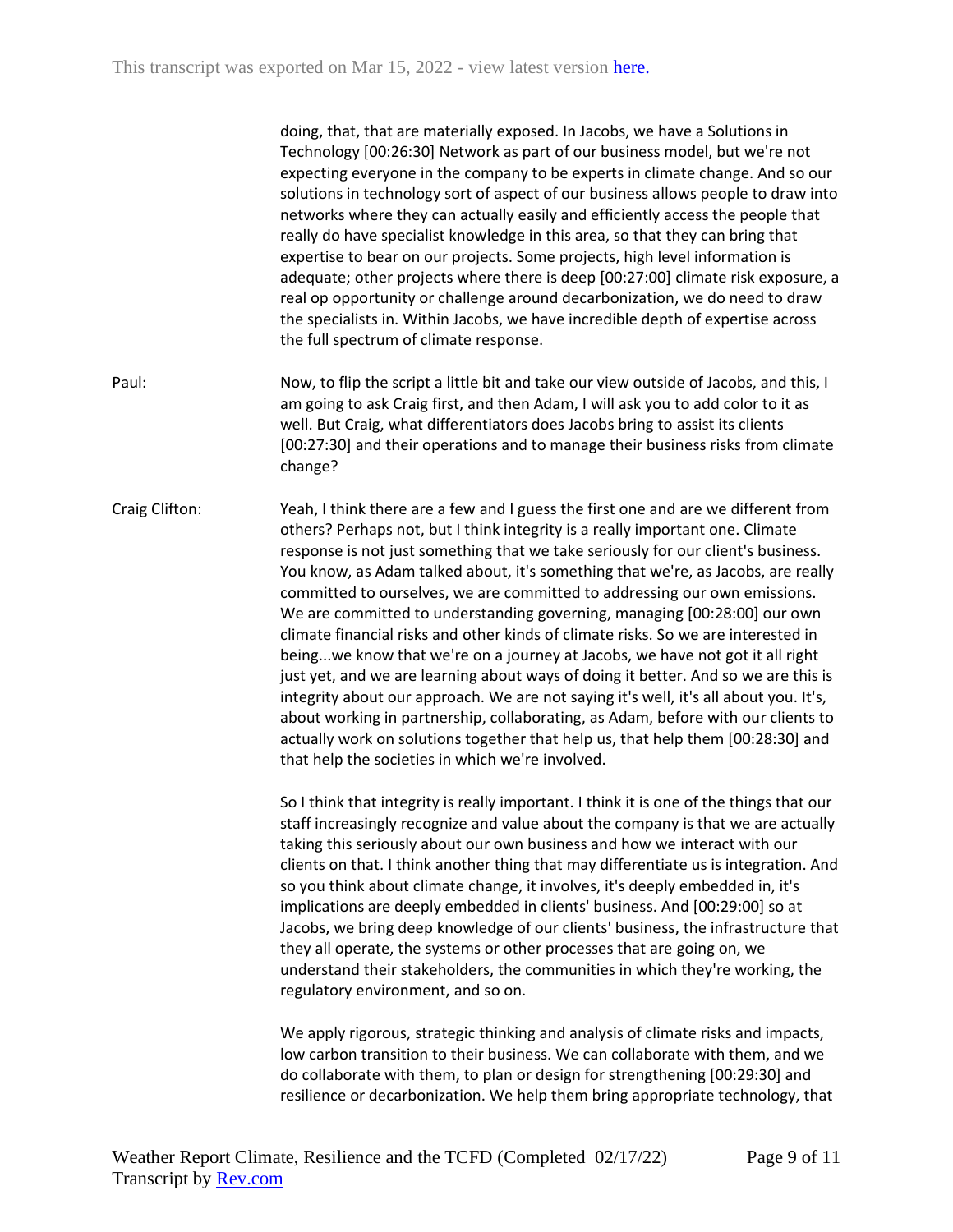might be standard off the shelf technology, or we can work with them to innovate where that's appropriate, where the client has the resources and that technology's appropriate to them. And then we can work with them to deliver or implement their plans, their designs, their programs. So the opportunities there, if it's required to that sort of whole end of end climate response, or taking individual [00:30:00] parts of it as appropriate to where we're engaged with our client. But I think that the capacity to integrate with our client's business and help them solve the very complex challenges associated with climate change, I think is a really important feature of Jacobs.

And I guess the third one that I will touch on and leave it at that is, is sort of the combination of global reach and local relevance. I talked before about our solutions and technology network. That helps people in our offices [00:30:30] distribute it across the various countries in which we're operating draw on key experts specialists across the, the various dimensions of the climate response globally. And so, so with a relatively small number of calls or emails or whatever, they can get in touch with a key specialist in another country or their own, if they didn't know about them.

They can talk to them and they can bring that project locally, and because we've sort of, through COVID, we have pivoted to online working, [00:31:00] people don't need to travel as much. And so the opportunities to bring that expertise into local projects with that expertise interpreted by people who understand the local challenges, local opportunities; I think it's a real advantage for us. Having that so global reach, but that broad network of local offices to interpret and contextualize the great knowledge that we can bring. So I think that there's a few points there. Adam has probably got some others as well.

Paul: Excellent. Well, thank you. And then Adam, so the [00:31:30] question, what differentiators does Jacobs bring to assist its clients and their operations and to manage their business risks from climate change?

Adam Little: Yeah, absolutely. And look, Craig's given a really comprehensive answer there. I think one thing that we, we did touch upon in, in the previous question was around innovation. And how we approach the challenge of solving problems for clients. And we've built up a real capability and a discipline around how we practice innovation [00:32:00] within Jacobs and how we take that out to our clients. And I think that is a success story for the organization. Having that network of facilitators, network of people that understand now how to look at a problem differently, how to kind of reframe it, how to kind of work through, "well, what is that problem?" "What is it that our clients are trying to solve?" And then trying to figure out the best way of identifying a solution that brings value to the client and to us.

> I think that is a real differentiator [00:32:30] for Jacobs. I also think our leadership commitment to sustainability and the climate response is another, because without it, you wouldn't have things like the plan beyond strategy, for